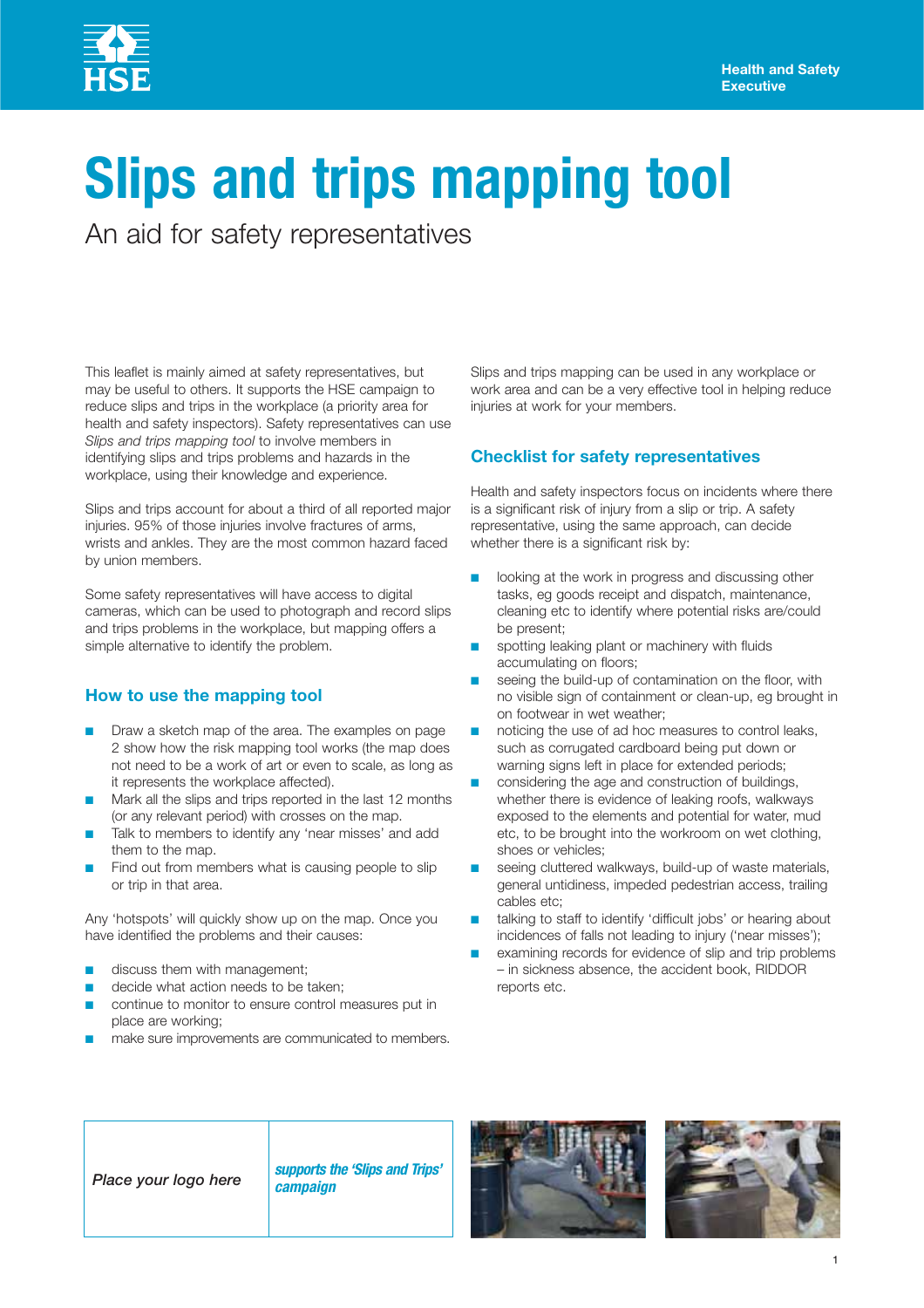

| Name of rep:<br>Date:                                                             | Workplace: Kitchen         |                      |              |                                                               |                                                                                                                                |
|-----------------------------------------------------------------------------------|----------------------------|----------------------|--------------|---------------------------------------------------------------|--------------------------------------------------------------------------------------------------------------------------------|
| Risk mapping diagram:                                                             |                            |                      | Key          | Hazard                                                        | Control measure                                                                                                                |
| $\times_{\times}$ <sup>(1)</sup><br>Deliveries                                    | $\times$ $\times$          |                      | ı.           | Loose paving (3 near<br>misses) reported by<br>delivery men   | Repair slab                                                                                                                    |
| Work<br>Cooking<br>Fryers<br>top<br>range<br>×××                                  | $\mathbf{3)}$              | Coolroom/<br>freezer | $\mathbf{2}$ | Spillages of fat<br>and oil                                   | - Regular cleaning<br>- Ensure staff all<br>wearing anti-slip<br>footwear                                                      |
|                                                                                   | $\times$                   |                      | 3.           | Ice on floor, problem<br>with door not closing                | - Fix door catch to<br>stop it staging open                                                                                    |
| 6)<br>Sink<br>Fridges<br>Food pick $\neg p$<br>Hatch<br>Dish                      | $\left( \mathsf{s}\right)$ | Staff room           | 4.           | Water on floor -<br>overflasing sink                          | - Check system of work<br>- Ensure staff wear<br>proper footwear<br>- New sink with high<br>lip edge to be<br>fifted next week |
| Washers                                                                           |                            |                      | $\leq$ .     | Trip - didnt see<br>bag left on floor,<br>lights not working  | - Replace lightalb<br>-remind staff to keep<br>room tidy and use lockers                                                       |
| $\times^{\times}$<br>Wash up<br>$\left( 4\right)$<br>Dirty<br>Cafeteria<br>dishes |                            |                      | 6.           | Small leak of water<br>from fridge near to<br>servicing hatch | -temporary fix and<br>regulary check -<br>put tasel dasn<br>immediately<br>-arrange for repair<br>to fridge                    |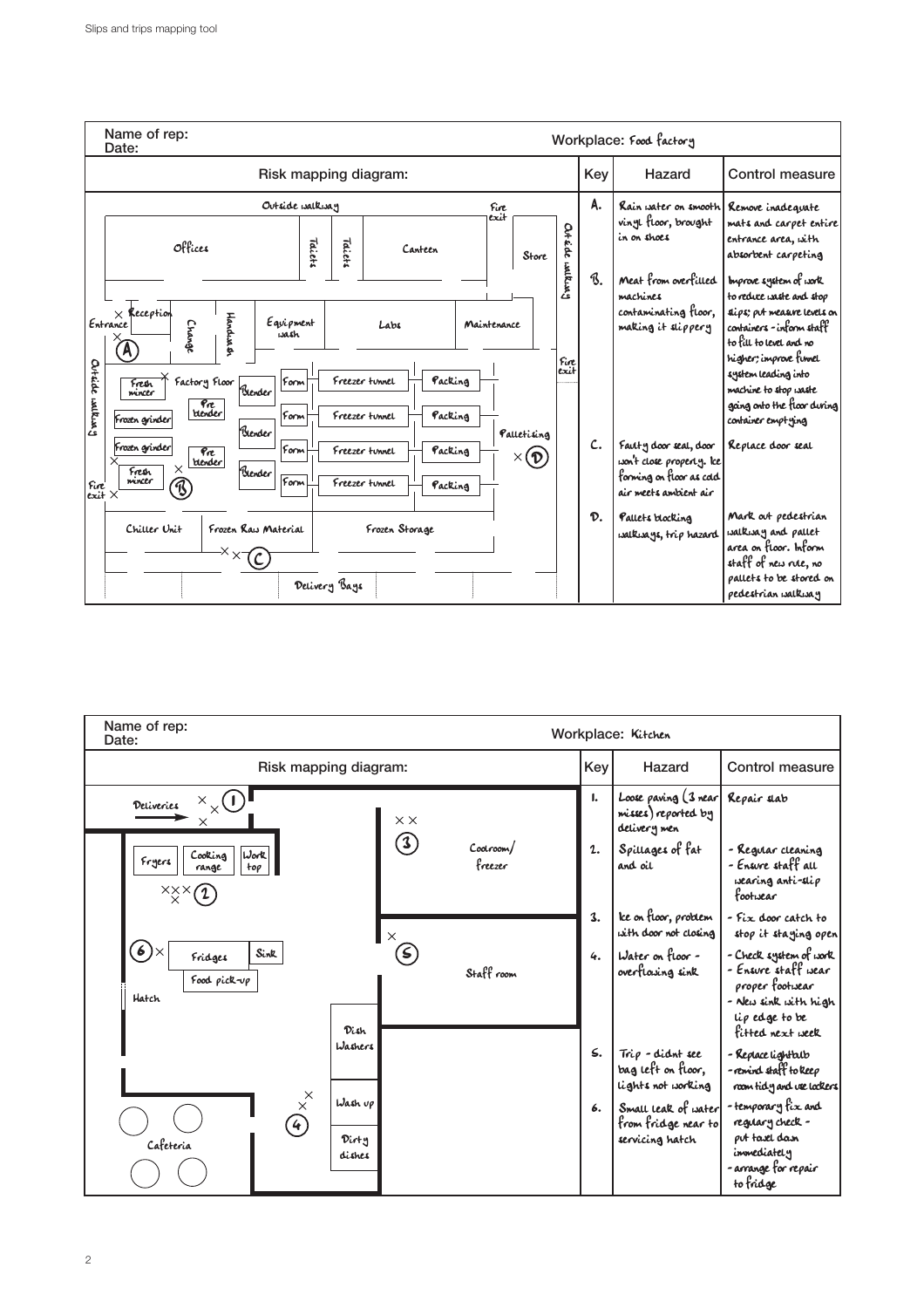|                       | Control measure          |  |
|-----------------------|--------------------------|--|
|                       | Hazard                   |  |
| Workplace:            | Key                      |  |
| Name of rep:<br>Date: | diagram:<br>Risk mapping |  |
|                       |                          |  |